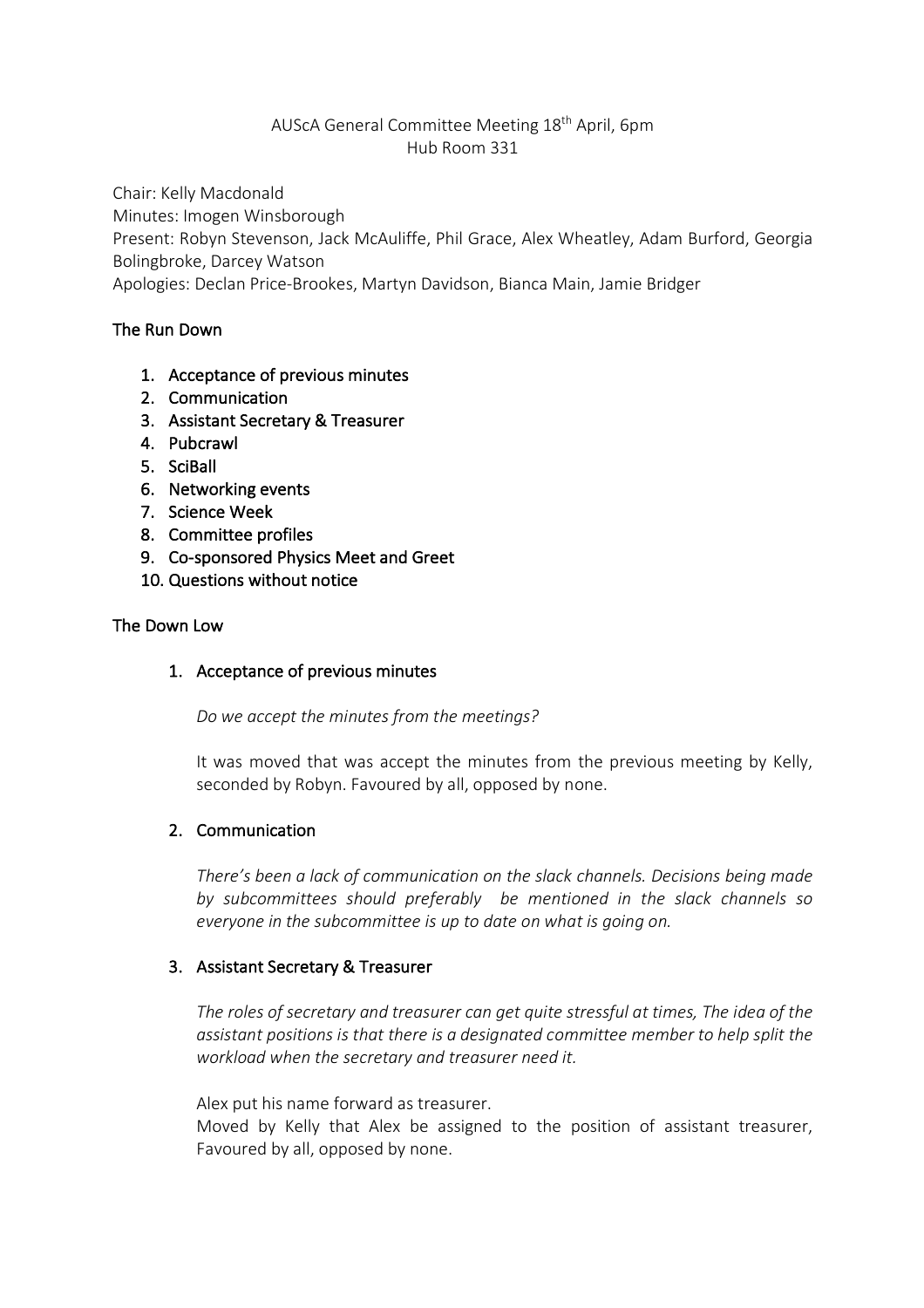Currently no committee member has put their name forward as assistant secretary.

#### 4. Pub Crawl

*Update provided by Alex.*

The Uni bar has been changed to the venue for the 6-7pm time slot.

Jack put his name forward to be a responsible person in Kellys place.

Only Zambrero offered a discounted price for food on the night. No other food venues responded to emails.

A photographer still needed to be locked in for Friday night. Georgia put her name forward to be photographer using her own camera assuming other options fall through.

Kelly moved that we accept the PubCrawl report from Alex, seconded by Jack. Favoured by all, opposed by none.

## 5. SciBall

*A brief run down on where we are on advertisements for the event.*

The subcommittee is still looking for a DJ which doesn't exceed the budget. A photographer has been arranged to be present for the night. The events planner from the Grand Chancellor Hotel is currently out of office as a result the subcommittee is still awaiting quotes for the night.

A facebook event page and website still need to be created for the beginning of next week.

A budget for the night still needs to be discussed with the treasurer.

It was moved by Kelly that the SciBall report be accepted, seconded by Jack, favoured by all, opposed by none.

## 6. Networking Event

*A run down of the events we brainstormed last meeting ~ Provided by Georgia* 

The ideas that were thought of were as follows;

-Meet and Greets for each branch of science.

- An industry night which will focus on science careers outside of research. Georgia is aiming to plan the first event for Week 9, Friday lunch (12pm – 1pm).

## 7. Science Week

*We need to think of events to hold over National Science Week 11-19th August.*

Previously a 'Battle of the Sciences' has been held. Due to some mix ups last year it was suggested that the committee directly contact each school of science within